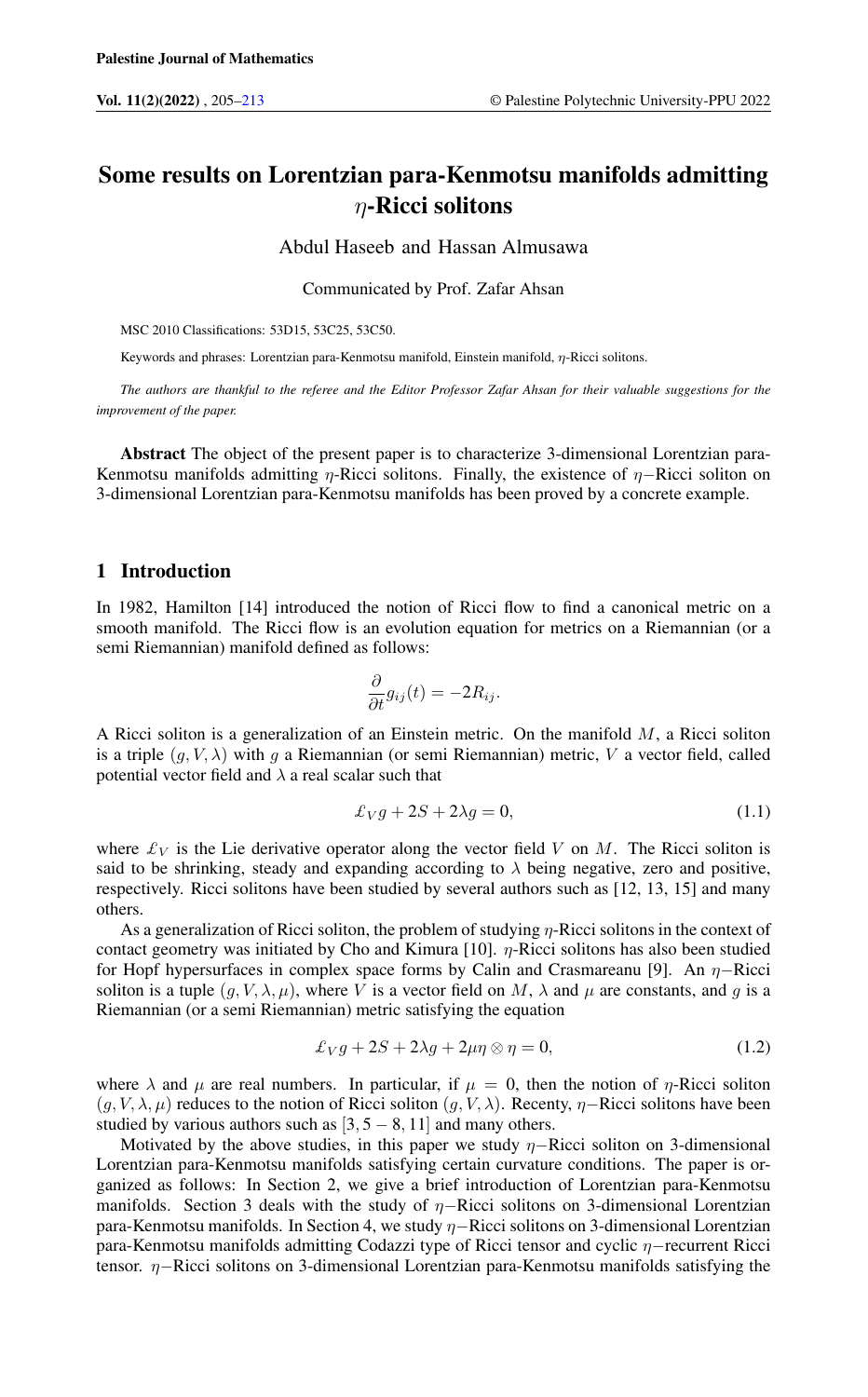curvature conditions  $P(\xi, X) \cdot S = 0$ ,  $Q \cdot P = 0$  and  $S \cdot R = 0$  have been studied in sections 5, 6 and 7, respectively. Finally, we construct a 3-dimensional example of Lorentzian para-Kenmotsu manifolds which admits an  $η$ -Ricci soliton.

## 2 Preliminaries

An *n*-dimensional differentiable manifold M with a structure  $(\phi, \xi, \eta, g)$  is said to be a Lorentzian almost paracontact metric manifold, if it admits a  $(1, 1)$ -tensor field  $\phi$ , a contravariant vector field  $\xi$ , a 1-form  $\eta$  and a Lorentzian metric q satisfying

$$
\eta(\xi) = -1,\tag{2.1}
$$

$$
\phi^2 X = X + \eta(X)\xi,\tag{2.2}
$$

$$
\phi \xi = 0, \quad \eta(\phi X) = 0,\tag{2.3}
$$

$$
g(\phi X, \phi Y) = g(X, Y) + \eta(X)\eta(Y),\tag{2.4}
$$

$$
g(X,\xi) = \eta(X),\tag{2.5}
$$

$$
\Phi(X,Y) = \Phi(Y,X) = g(X,\phi Y) \tag{2.6}
$$

for any vector fields  $X, Y \in \chi(M)$ ; where  $\chi(M)$  is the Lie algebra of vector fields on the manifold M.

If  $\xi$  is a killing vector field, the (para) contact structure is called a  $K$ -(para) contact. In such a case, we have

$$
\nabla_X \xi = \phi X. \tag{2.7}
$$

A Lorentzian almost paracontact manifold M is called a Lorentzian para-Sasakian manifold if

$$
(\nabla_X \phi)Y = g(X, Y)\xi + \eta(Y)X + 2\eta(X)\eta(Y)\xi
$$
\n(2.8)

for any vector fields  $X, Y$  on  $M$ .

Definition 2.1. A Lorentzian almost paracontact manifold M is called Lorentzian para-Kenmostu manifold if [2, 4]

$$
(\nabla_X \phi)Y = -g(\phi X, Y)\xi - \eta(Y)\phi X \tag{2.9}
$$

for any vector fields  $X, Y$  on  $M$ .

In a Lorentzian para-Kenmostu manifold, we have

$$
\nabla_X \xi = -X - \eta(X)\xi,\tag{2.10}
$$

$$
(\nabla_X \eta)Y = -g(X, Y) - \eta(X)\eta(Y),\tag{2.11}
$$

where  $\nabla$  is the Levi-Civita connection with respect to the Lorentzian metric g. Furthermore, in a Lorentzian para-Kenmotsu manifold with respect to the Levi-Civita connection, the following relations hold [2, 4]:

$$
g(R(X,Y)Z,\xi) = \eta(R(X,Y)Z) = g(Y,Z)\eta(X) - g(X,Z)\eta(Y),
$$
\n(2.12)

$$
R(\xi, X)Y = -R(X, \xi)Y = g(X, Y)\xi - \eta(Y)X, \tag{2.13}
$$

$$
R(X,Y)\xi = \eta(Y)X - \eta(X)Y,\tag{2.14}
$$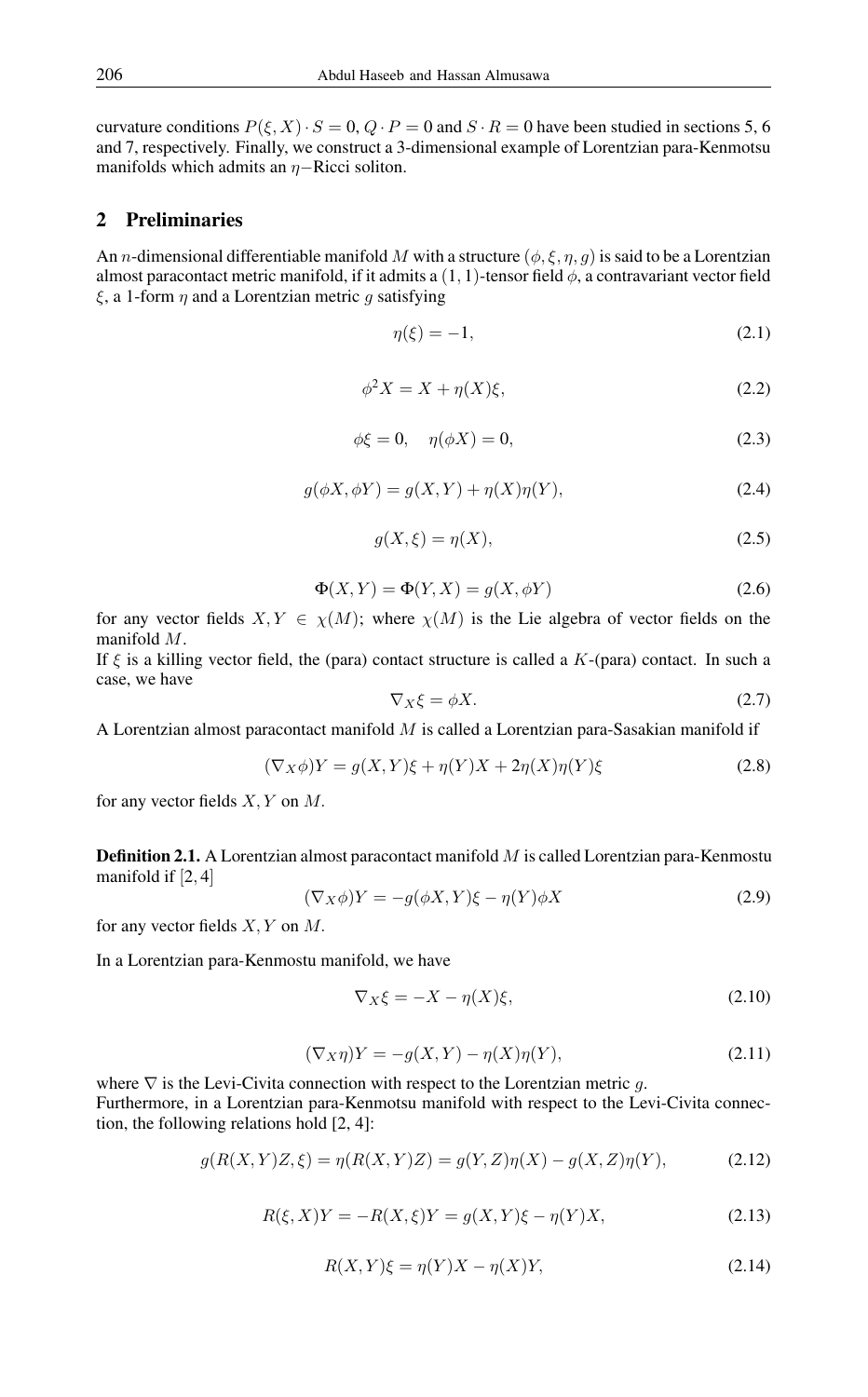$$
R(\xi, X)\xi = X + \eta(X)\xi,\tag{2.15}
$$

$$
S(X,\xi) = (n-1)\eta(X), \ \ S(\xi,\xi) = -(n-1), \tag{2.16}
$$

$$
Q\xi = (n-1)\xi,\tag{2.17}
$$

$$
S(\phi X, \phi Y) = S(X, Y) + (n - 1)\eta(X)\eta(Y)
$$
\n(2.18)

for any vector fields  $X, Y, Z \in \chi(M)$ ; where R is the curvature tensor, S is the Ricci tensor and Q is the Ricci operator.

**Definition 2.2.** A Lorentzian para-Kenmotsu manifold M is said to be an  $\eta$ -Einstein manifold if its non-vanishing Ricci tensor S of the form

$$
S(X,Y) = ag(X,Y) + b\eta(X)\eta(Y),\tag{2.19}
$$

where a and b are smooth functions on M. In particular, if  $b = 0$ , then the manifold is said to be an Einstein manifold.

**Definition 2.3.** The projective curvature tensor  $P$  in an n-dimensional Lorentzian para-Kenmotsu manifold is defined by [17]

$$
P(X,Y)Z = R(X,Y)Z - \frac{1}{n-1}[S(Y,Z)X - S(X,Z)Y]
$$
\n(2.20)

for any  $X, Y, Z \in \chi(M)$ .

It is known that every 3-dimensional Kenmotsu manifold is an  $\eta$ -Einstein manifold and its Ricci tensor  $S$  is given by [16]

$$
S(X,Y) = (\frac{r}{2} + 1)g(X,Y) - (3 + \frac{r}{2})\eta(X)\eta(Y),
$$

where  $r$  is the scalar curvature of the manifold. In the same way we can easily prove the following:

Proposition 2.4. *Let M be a* 3*-dimensional Lorentzian para-Kenmotsu manifold. Then, we have*

$$
R(X,Y)Z = \left(\frac{r}{2} - 2\right)[g(Y,Z)X - g(X,Z)Y] + \left(\frac{r}{2} - 3\right)[\eta(Y)X - \eta(X)Y]\eta(Z) \tag{2.21}
$$

$$
+ \left(\frac{r}{2} - 3\right)[g(Y,Z)\eta(X) - g(X,Z)\eta(Y)]\xi,
$$

$$
S(X,Y) = \left(\frac{r}{2} - 1\right)g(X,Y) + \left(\frac{r}{2} - 3\right)\eta(X)\eta(Y) \tag{2.22}
$$

*for any vectore fields*  $X, Y, Z \in \chi(M)$ .

#### $3$   $\eta$ -Ricci solitions on 3-dimensional Lorentzian para-Kenmotsu manifolds

Suppose that a 3-dimensional Lorentzian para-Kenmotsu manifold admits an  $\eta$ -Ricci soliton  $(g, \xi, \lambda, \mu)$ . Then (1.2) implies

$$
(\pounds_{\xi}g)(Y,Z) + 2S(Y,Z) + 2\lambda g(Y,Z) + 2\mu \eta(Y)\eta(Z) = 0.
$$
 (3.1)

In a 3-dimensional Lorentzian para-Kenmotsu manifold, we have

$$
(\mathcal{L}_{\xi}g)(Y,Z) = g(\nabla_Y \xi, Z) + g(Y, \nabla_Z \xi) = -2[g(Y, Z) + \eta(Y)\eta(Z)].
$$
\n(3.2)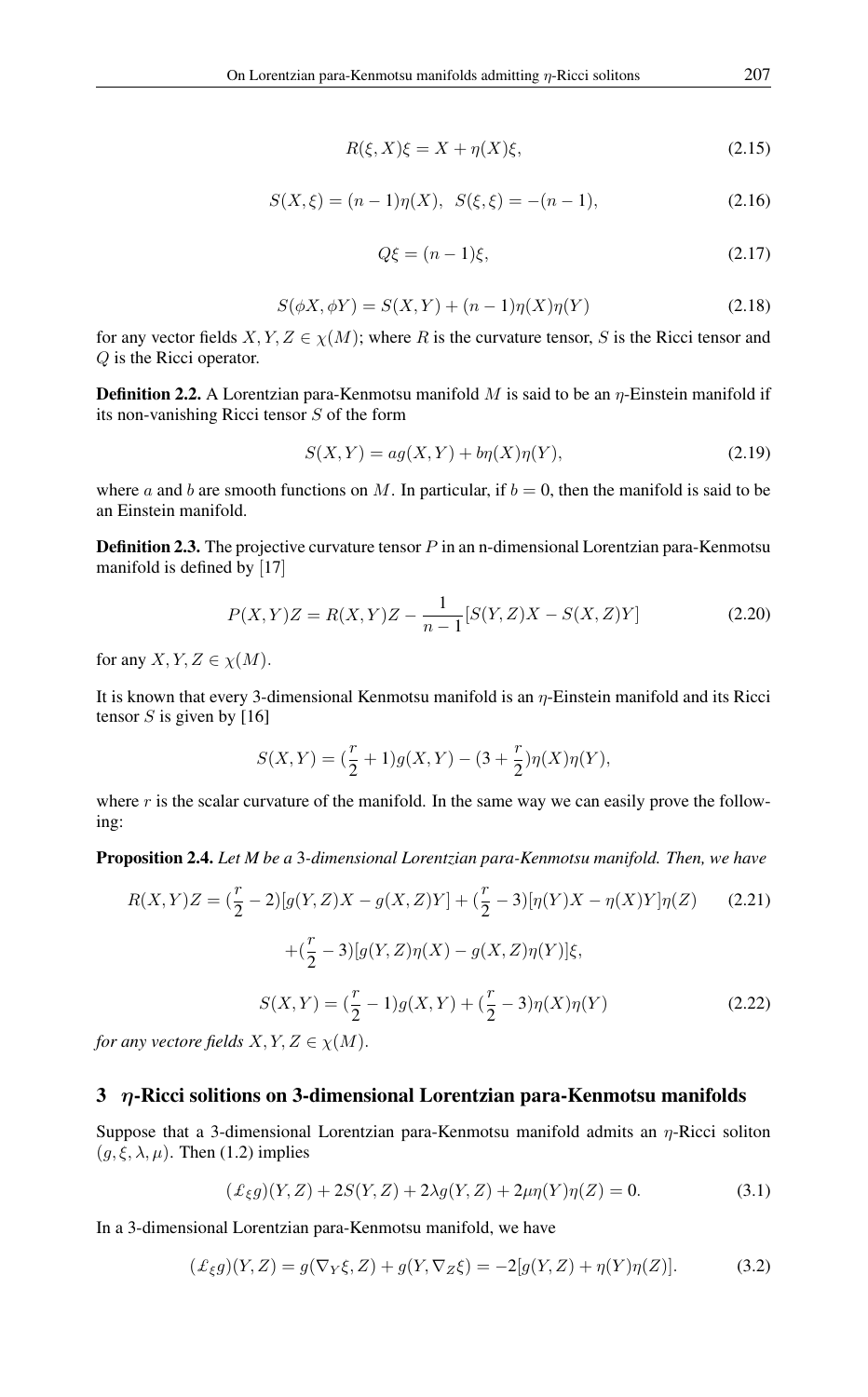By using  $(3.2)$  in  $(3.1)$ , we get

$$
S(Y, Z) = (1 - \lambda)g(Y, Z) + (1 - \mu)\eta(Y)\eta(Z). \tag{3.3}
$$

From the last equation, it follows that

$$
S(Y,\xi) = (\mu - \lambda)\eta(Y),\tag{3.4}
$$

$$
QY = (1 - \lambda)Y + (1 - \mu)\eta(Y)\xi,
$$
\n(3.5)

$$
Q\xi = (\mu - \lambda)\xi. \tag{3.6}
$$

Comparing (3.3) with (2.21) we find  $\frac{r}{2} - 1 = 1 - \lambda$  and  $\frac{r}{2} - 3 = 1 - \mu$ , therefore from these two relations we obtain  $\mu - \lambda = 2$ . Thus we have the following:

Theorem 3.1. *Let* M *be a* 3*-dimensional Lorentzian para-Kenmotsu manifold. If* M *admits an*  $\eta$ *−Ricci soliton*  $(g, \xi, \lambda, \mu)$ *, then*  $\mu - \lambda = 2$ *.* 

## 4 η−Ricci solitons on 3-dimensional Lorentzian para-Kenmotsu manifold with Codazzi type of Ricci tensor and cyclic  $η$  – recurrent Ricci tensor

Definition 4.1. A 3-dimensional Lorentzian para-Kenmotsu manifold is said to have Codazzi type of Ricci tensor if its Ricci tensor  $S$  of type  $(0, 2)$  is non zero and satisfies following condition  $\lceil 1 \rceil$ 

$$
(\nabla_X S)(Y,Z) = (\nabla_Y S)(X,Z)
$$

for all  $X, Y, Z \in \chi(M)$ .

Taking covariant derivative of (3.3) and making use of (2.11), we find

$$
(\nabla_X S)(Y,Z) = (\mu - 1)[g(X,Y)\eta(Z) + g(X,Z)\eta(Y) + 2\eta(X)\eta(Y)\eta(Z)].
$$
 (4.1)

If the Ricci tensor  $S$  is of Codazzi type, then

$$
(\nabla_X S)(Y,Z) = (\nabla_Y S)(X,Z). \tag{4.2}
$$

In view of  $(4.1)$ ,  $(4.2)$  takes the form

$$
(\mu - 1)[g(X, Z)\eta(Y) - g(Y, Z)\eta(X)] = 0
$$

from which it follows that  $\mu = 1$  and hence from Theorem 3.1, we find  $\lambda = -1$ . Thus we have the following:

Theorem 4.2. *Let*(g, ξ, λ, µ) *be an* η−*Ricci soliton in a 3-dimensional Lorentzian para-Kenmotsu manifold. If* M *has Codazzi type of Ricci tensor, then*  $\lambda = -1$  *and*  $\mu = 1$ *.* 

**Definition 4.3.** A 3-dimensional Lorentzian para-Kenmotsu manifold is said to have cyclic  $\eta$ −recurrent Ricci tensor, if

$$
(\nabla_X S)(Y,Z) + (\nabla_Y S)(Z,X) + (\nabla_Z S)(X,Y)
$$
  
=  $\eta(X)S(Y,Z) + \eta(Y)S(Z,X) + \eta(Z)S(X,Y)$  (4.3)

for all  $X, Y, Z \in \chi(M)$ .

By the cyclic permutations of  $X, Y$  and  $Z$  in (4.1), we write two more following equations:

$$
(\nabla_Y S)(Z, X) = (\mu - 1)[g(Y, Z)\eta(X) + g(Y, X)\eta(Z) + 2\eta(X)\eta(Y)\eta(Z)],
$$
 (4.4)

and

$$
(\nabla_Z S)(X, Y) = (\mu - 1)[g(Z, X)\eta(Y) + g(Z, Y)\eta(X) + 2\eta(X)\eta(Y)\eta(Z)].
$$
 (4.5)

By using  $(4.1)$ ,  $(4.4)$  and  $(4.5)$  in  $(4.3)$ , we obtain

 $(2\mu + \lambda - 3)[g(X, Y)\eta(Z) + g(Y, Z)\eta(X) + g(Z, X)\eta(Y)] + 9(\mu - 1)\eta(X)\eta(Y)\eta(Z) = 0$ which by putting  $Y = Z = \xi$  and making use of (2.1) and (2.5) gives  $\mu - \lambda = 0$ . Thus we can state:

Theorem 4.4. *Let*(g, ξ, λ, µ) *be an* η−*Ricci soliton on a* 3*-dimensional Lorentzian para-Kenmotsu manifold. If* M has cyclic  $\eta$ −*recurrent Ricci tensor, then*  $\mu - \lambda = 0$ *.*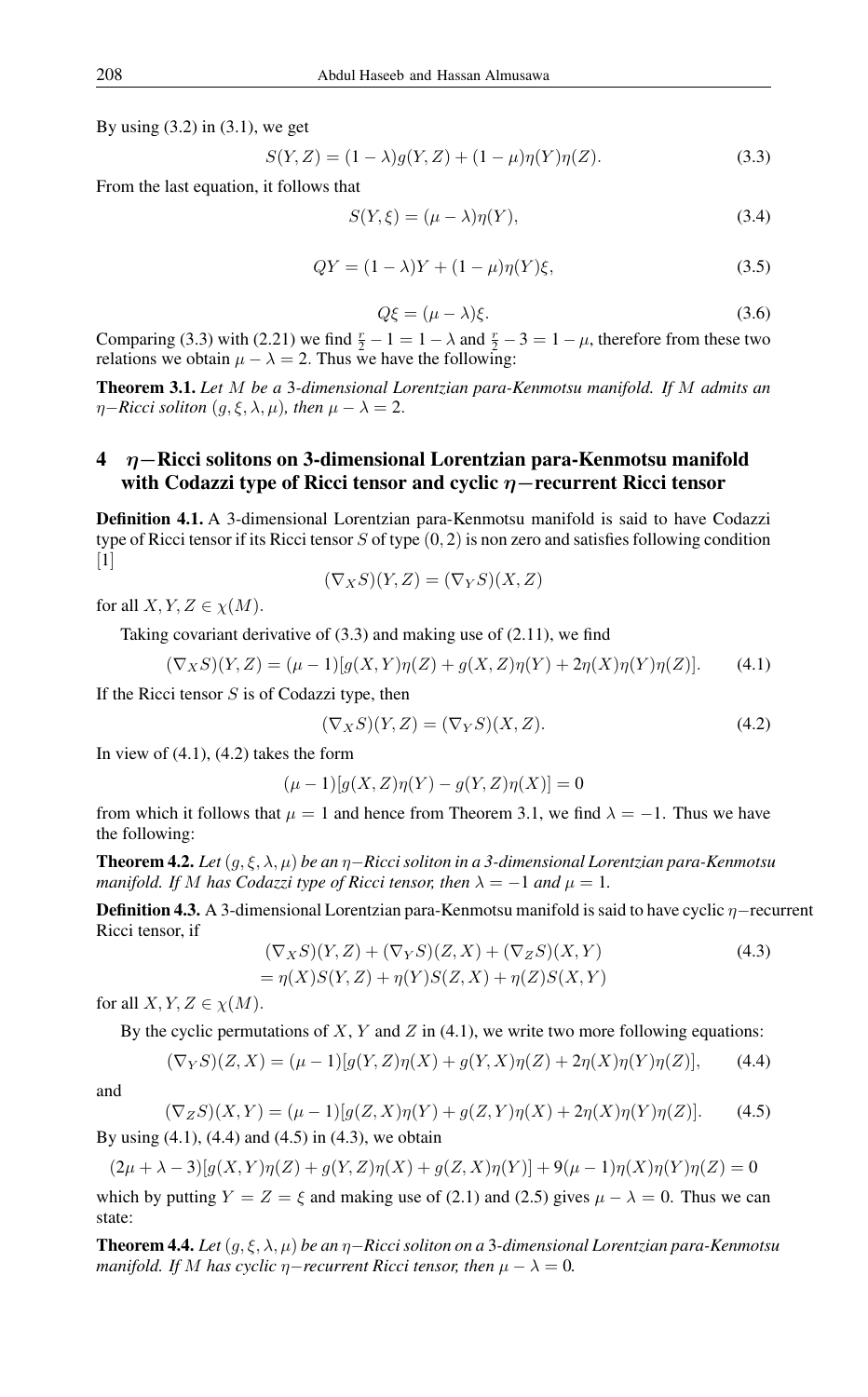## 5  $η$ −Ricci solitons on 3-dimensional Lorentzian para-Kenmotsu manifolds satisfying  $P(\xi, X) \cdot S = 0$

Suppose that a 3-dimensional Lorentzian para-Kenmotsu manifold admitting an η−Ricci soliton  $(g, \xi, \lambda, \mu)$  satisfies  $P(\xi, X) \cdot S = 0$ . Then we have

$$
S(P(\xi, X)Y, Z) + S(Y, P(\xi, X)Z) = 0
$$
\n(5.1)

which in view of  $(3.3)$  becomes

$$
(1 - \lambda)[g(P(\xi, X)Y, Z) + g(Y, P(\xi, X)Z)] + (1 - \mu)[\eta(P(\xi, X)Y)\eta(Z)] \tag{5.2}
$$

$$
+\eta(Y)\eta(P(\xi,X)Z)]=0.
$$

From (2.1), (2.5), 2.13), (2.20), (3.3), and (3.4), we find

$$
P(\xi, X)Y = (1 + \frac{\lambda - 1}{2})g(X, Y)\xi - (1 + \frac{\lambda - \mu}{2})\eta(Y)X + \frac{\mu - 1}{2}\eta(X)\eta(Y)\xi, \tag{5.3}
$$

$$
\eta(P(\xi, X)Y) = -(1 + \frac{\lambda - 1}{2})g(X, Y) - (1 + \frac{\lambda - \mu}{2})\eta(X)\eta(Y). \tag{5.4}
$$

In view of  $(5.3)$  and  $(5.4)$ ,  $(5.2)$  takes the form

$$
(1 - \lambda)[(\frac{\mu - 1}{2})(g(X, Y)\eta(Z) + g(X, Z)\eta(Y)) + (\mu - 1)\eta(X)\eta(Y)\eta(Z)]
$$

$$
-\frac{(1 - \mu)(1 + \lambda)}{2}[g(X, Y)\eta(Z) + g(X, Z)\eta(Y) + 2\eta(X)\eta(Y)\eta(Z)] = 0
$$

from which it follows that

$$
(\mu - 1)[g(X, Y)\eta(Z) + g(X, Z)\eta(Y) + 2\eta(X)\eta(Y)\eta(Z)] = 0.
$$
\n(5.5)

Taking  $Z = \xi$  and using (2.1), (2.4) and (2.5), (5.5) reduces to

$$
(\mu - 1)g(\phi X, \phi Y) = 0 \tag{5.6}
$$

from which we obtain  $\mu = 1$  and hence from Theorem 3.1, we find  $\lambda = -1$ . By using these values of  $\mu$  and  $\lambda$  in (3.3) we get  $S(Y, Z) = 2g(Y, Z)$ , from which we obtain  $r = 6$ . In a 3-dimensional semi-Riemannian manifold, we have

$$
R(X,Y)Z = g(Y,Z)QX - g(X,Z)QY + S(Y,Z)X - S(X,Z)Y
$$
  

$$
-\frac{r}{2}(g(Y,Z)X - g(X,Z)Y).
$$
 (5.7)

By using above values of  $S$ ,  $Q$  and  $r$  in (5.7), we get

$$
R(X,Y)Z = g(Y,Z)X - g(X,Z)Y.
$$
\n
$$
(5.8)
$$

Thus we have the following:

Theorem 5.1. *Let* M *be a* 3*-dimensional Lorentzian para-Kenmotsu manifold. If* M *satisfies the curvature condition*  $P(\xi, X) \cdot S = 0$ , then M admits an  $\eta$ -Ricci soliton of type  $(g, V, -1, 1)$  and is locally isometric to the unit sphere  $S^3(1)$ .

# 6 η−Ricci solitons on 3-dimensional Lorentzian para-Kenmotsu manifolds satisfying  $Q \cdot P = 0$

In this section we suppose that a 3-dimensional Lorentzian para-Kenmotsu manifold admitting an  $\eta$ –Ricci soliton satisfies  $Q \cdot P = 0$ . Then we have

$$
Q(P(X,Y)Z) - P(QX,Y)Z - P(X,QY)Z - P(X,Y)QZ = 0
$$
\n(6.1)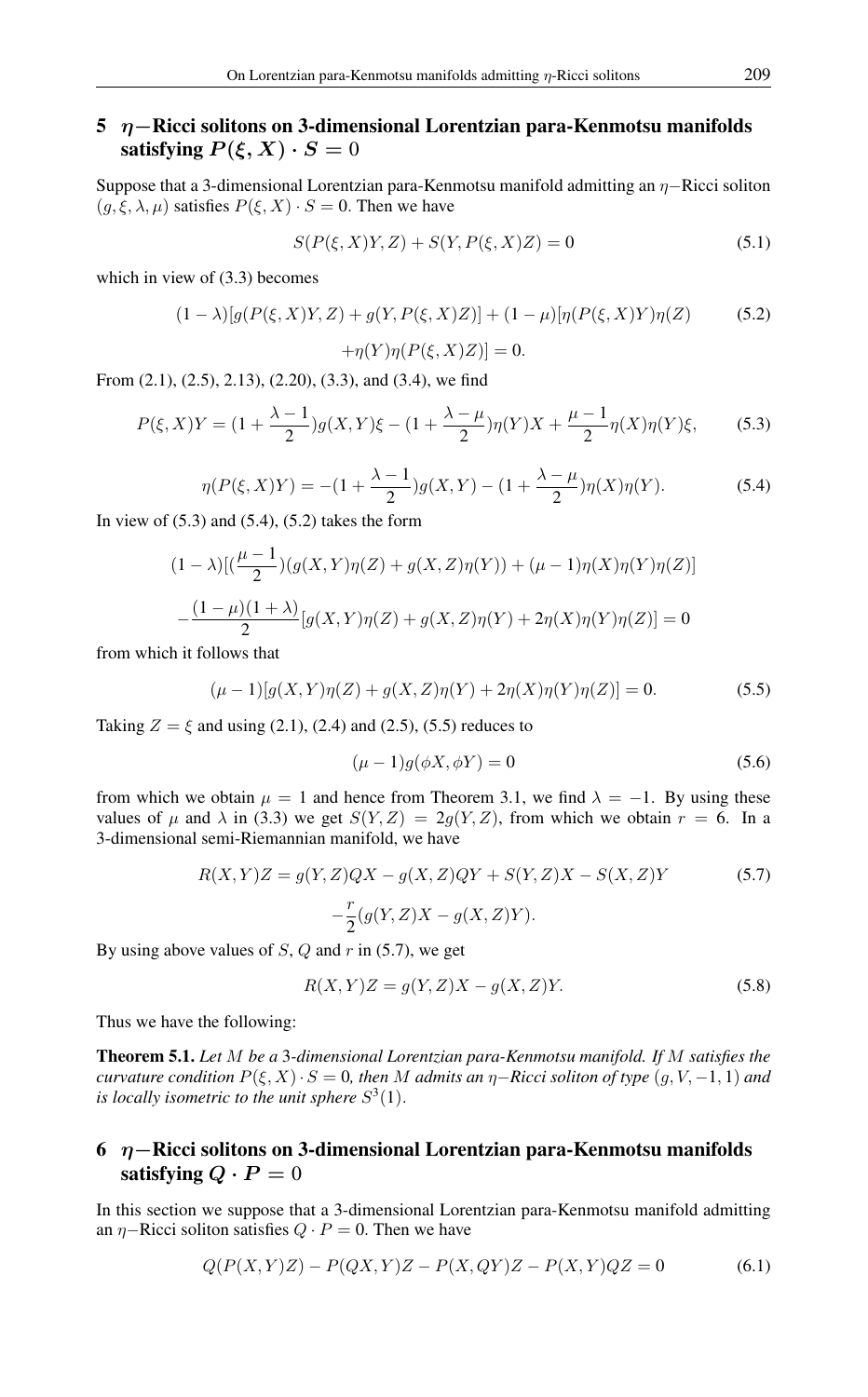for all  $X, Y, Z \in \chi(M)$ . In view of (2.20), (6.1) takes the form

$$
Q(R(X,Y)Z) - R(QX,Y)Z - R(X,QY)Z - R(X,Y)QZ
$$

$$
+(1 - \lambda)(S(Y, Z)X - S(X, Z)Y) + (1 - \mu)(\mu - \lambda)(\eta(Y)\eta(Z)X - \eta(X)\eta(Z)Y) = 0.
$$

The inner product of last equation with  $\xi$  leads to

$$
\eta(Q(R(X, Y)Z)) - \eta(R(QX, Y)Z) - \eta(R(X, QY)Z) - \eta(R(X, Y)QZ)
$$
\n
$$
+ (1 - \lambda)(S(Y, Z)\eta(X) - S(X, Z)\eta(Y)) = 0.
$$
\n(6.2)

Putting  $Y = \xi$  in (6.2) and using (3.4), we have

$$
\eta(Q(R(X,\xi)Z)) - \eta(R(QX,\xi)Z) - \eta(R(X,Q\xi)Z) - \eta(R(X,\xi)QZ)
$$
\n
$$
+ (1 - \lambda)(S(X,Z) + (\mu - \lambda)\eta(X)\eta(Z)) = 0.
$$
\n(6.3)

From (2.1), (2.5), (2.13), (3.5) and (3.6), we find

$$
\eta(Q(R(X,\xi)Z)) = \eta(R(X,Q\xi)Z) = (\mu - \lambda)[g(X,Z) + \eta(X)\eta(Z)],
$$
\n(6.4)

$$
\eta(R(QX,\xi)Z) = \eta(R(X,\xi)QZ) = S(X,Z) + (\mu - \lambda)\eta(X)\eta(Z).
$$

From  $(6.3)$  and  $(6.4)$ , we obtain

$$
(1 + \lambda)(S(X, Z) + (\mu - \lambda)\eta(X)\eta(Z)) = 0.
$$

It follows that  $\lambda = -1$ . Thus, likewise in the Section 5, we have the following:

Theorem 6.1. *Let* M *be a* 3*-dimensional Lorentzian para-Kenmotsu manifold. If* M *satisfies the curvature condition*  $Q \cdot P = 0$ *, then* M *admits an*  $\eta$ -*Ricci soliton of type*  $(q, V, -1, 1)$  *and is locally isometric to the unit sphere*  $S^3(1)$ .

# 7 η−Ricci solitons on 3-dimensional Lorentzian para-Kenmotsu manifolds satisfying the curvature condition  $S \cdot R = 0$

In this section we consider a 3-dimensional Lorentzian para-Kenmotsu manifold satisfying the curvature condition

 $(S(X, Y) \cdot R)(U, V)W = 0$ 

for any vector fields  $X, Y, U, V, W \in \chi(M)$ . This implies that

$$
(X \wedge_S Y)R(U, V)W + R((X \wedge_S Y)U, V)W \tag{7.1}
$$

$$
+R(U,(X\wedge_S Y)V)W + R(U,V)(X\wedge_S Y)W = 0.
$$

We define endomorphisms  $X \wedge_A Y$  by

$$
(X \wedge_A Y)U = A(Y, U)X - A(X, U)Y,\tag{7.2}
$$

where A is a symmetric  $(0, 2)$ -tensor. By virtue of  $(7.2)$ ,  $(7.1)$  takes the form

$$
S(Y, R(U, V)W)X - S(X, R(U, V)W)Y + S(Y, U)R(X, V)W
$$
\n(7.3)

$$
-S(X,U)R(Y,V)W + S(Y,V)R(U,X)W - S(X,V)R(U,Y)W
$$

$$
+S(Y,W)R(U,V)X - S(X,W)R(U,V)Y = 0.
$$

Taking  $U = W = \xi$  in (7.3), then using (2.14)-(2.16), we find

$$
2S(Y, V)X - 2S(X, V)Y + 4\eta(Y)\eta(V)X
$$

$$
-4\eta(X)\eta(V)Y + \eta(X)S(Y, V)\xi - \eta(Y)S(X, V)\xi
$$

$$
+2g(V, X)\eta(Y)\xi - 2g(V, Y)\eta(X)\xi = 0.
$$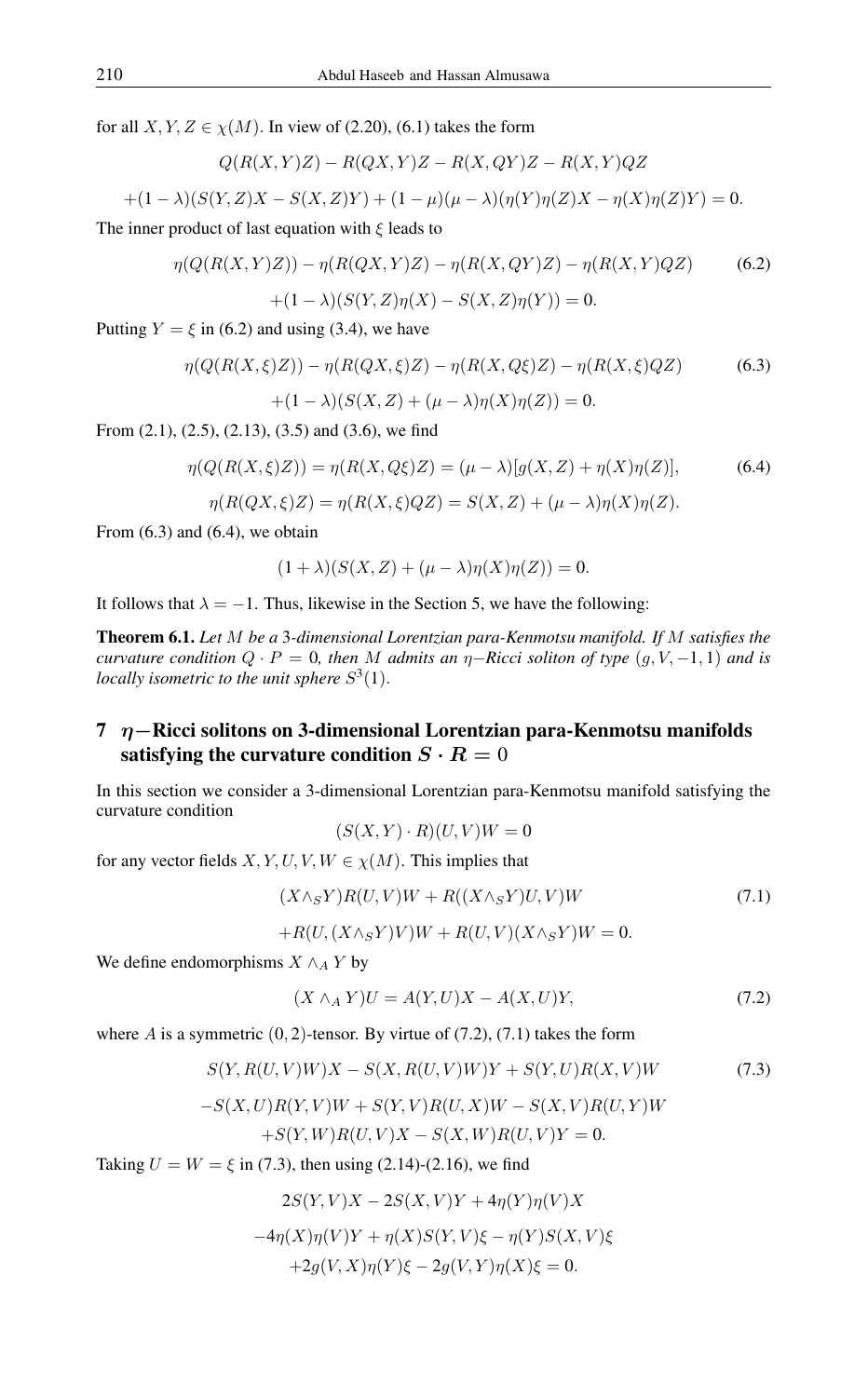Replacing X by  $\xi$  in the last equation and using (2.1), (2.5) and (2.16), we find

$$
S(Y, V)\xi + 2g(V, Y)\xi + 4\eta(Y)\eta(V)\xi = 0
$$

which by taking inner product with  $\xi$  yields

$$
S(Y, V) = -2g(V, Y) - 4\eta(Y)\eta(V). \tag{7.4}
$$

By making use of  $(7.4)$  in  $(3.1)$ , we have

$$
g(\nabla_Y \xi, V) + g(Y, \nabla_V \xi) + 2(\lambda - 1)g(Y, V) + 2(\mu - 4)\eta(Y)\eta(V) = 0.
$$
 (7.5)

Putting  $Y = V = \xi$  in (7.5) and using (2.1) and (2.5), we find

$$
g(\nabla_{\xi}\xi, V) + \mu - \lambda - 2 = 0.
$$

Since  $g(\nabla_{\xi} \xi, V) = 0$ , so we get  $\mu - \lambda = 2$ . Now by using  $\mu = 2 + \lambda$  in (7.5), we have

$$
g(\nabla_Y \xi, V) + g(Y, \nabla_V \xi) + 2(\lambda - 2)(g(Y, V) + \eta(Y)\eta(V)) = 0.
$$
 (7.6)

Taking  $Y = \xi$  in (7.6) and using (2.1), (2.5) and (2.10), we get  $g(\nabla_{\xi} \xi, V) = 0$  for any vector field V on M and hence we have  $\nabla_{\xi} \xi = 0$ , that is,  $\xi$  is a geodesic vector field. Thus we have the following:

Theorem 7.1. *Let* M *be a* 3*-dimensional Lorentzian para-Kenmotsu manifold admiting an* η−*Ricci soliton*  $(g, \xi, \lambda, \mu)$ *. If* M *satisfies the curvature condition*  $S \cdot R = 0$ *, then* 1*.*  $\mu - \lambda = 2$ , 2*.* ξ *is a geodesic vector field.*

**Example.** We consider the 3-dimensional manifold  $M = \{(x, y, z) \in \mathbb{R}^3 : z > 0\}$ , where  $(x, y, z)$ are the standard coordinates of  $R^3$ . Let  $e_1, e_2$  and  $e_3$  be the vector fields on M given by

$$
e_1 = z \frac{\partial}{\partial x}, e_2 = z \frac{\partial}{\partial y}, e_3 = z \frac{\partial}{\partial z} = \xi,
$$

which are linearly independent at each point of  $M$ . Let g be the Lorentzian metric defined by

$$
g(e_1,e_1)=1,\ \ g(e_2,e_2)=1,\ \ g(e_3,e_3)=-1,\ \ g(e_1,e_2)=g(e_1,e_3)=g(e_2,e_3)=0.
$$

Let  $\eta$  be the 1-form defined by  $\eta(X) = g(X, e_3) = g(X, \xi)$  for all  $X \in \chi(M)$ , and let  $\phi$  be the (1, 1)-tensor field defined by

$$
\phi e_1 = -e_1, \ \phi e_2 = -e_2, \ \phi e_3 = 0.
$$

By using linearity of  $\phi$  and g, we have

$$
\eta(\xi) = g(\xi, \xi) = -1, \ \ \phi^2 X = X + \eta(X)\xi \ \ \text{and} \ \ g(\phi X, \phi Y) = g(X, Y) + \eta(X)\eta(Y)
$$

for all  $X, Y \in \chi(M)$ . Thus for  $e_3 = \xi$ , the structure  $(\phi, \xi, \eta, g)$  defines a Lorentzian almost paracontact metric structure on M.

Also we have

$$
[e_1, e_2] = 0
$$
,  $[e_2, e_1] = 0$ ,  $[e_1, e_3] = -e_1$ ,  $[e_3, e_1] = e_1$ ,  $[e_2, e_3] = -e_2$ ,  $[e_3, e_2] = e_2$ .

The Levi-Civita connection  $\nabla$  of the Lorentzian metric g is given by

$$
2g(\nabla_XY,Z)=Xg(Y,Z)+Yg(Z,X)-Zg(X,Y)-g(X,[Y,Z])+g(Y,[Z,X])+g(Z,[X,Y]),
$$

which is known as Koszul's formula. Using Koszul's formula, we can easily calculate

$$
\nabla_{e_1} e_1 = -e_3, \ \nabla_{e_1} e_2 = 0, \ \nabla_{e_1} e_3 = -e_1, \ \nabla_{e_2} e_1 = 0,\tag{7.7}
$$

$$
\nabla_{e_2}e_2=-e_3, \ \nabla_{e_2}e_3=-e_2, \ \nabla_{e_3}e_1=0, \ \nabla_{e_3}e_2=0, \ \nabla_{e_3}e_3=0.
$$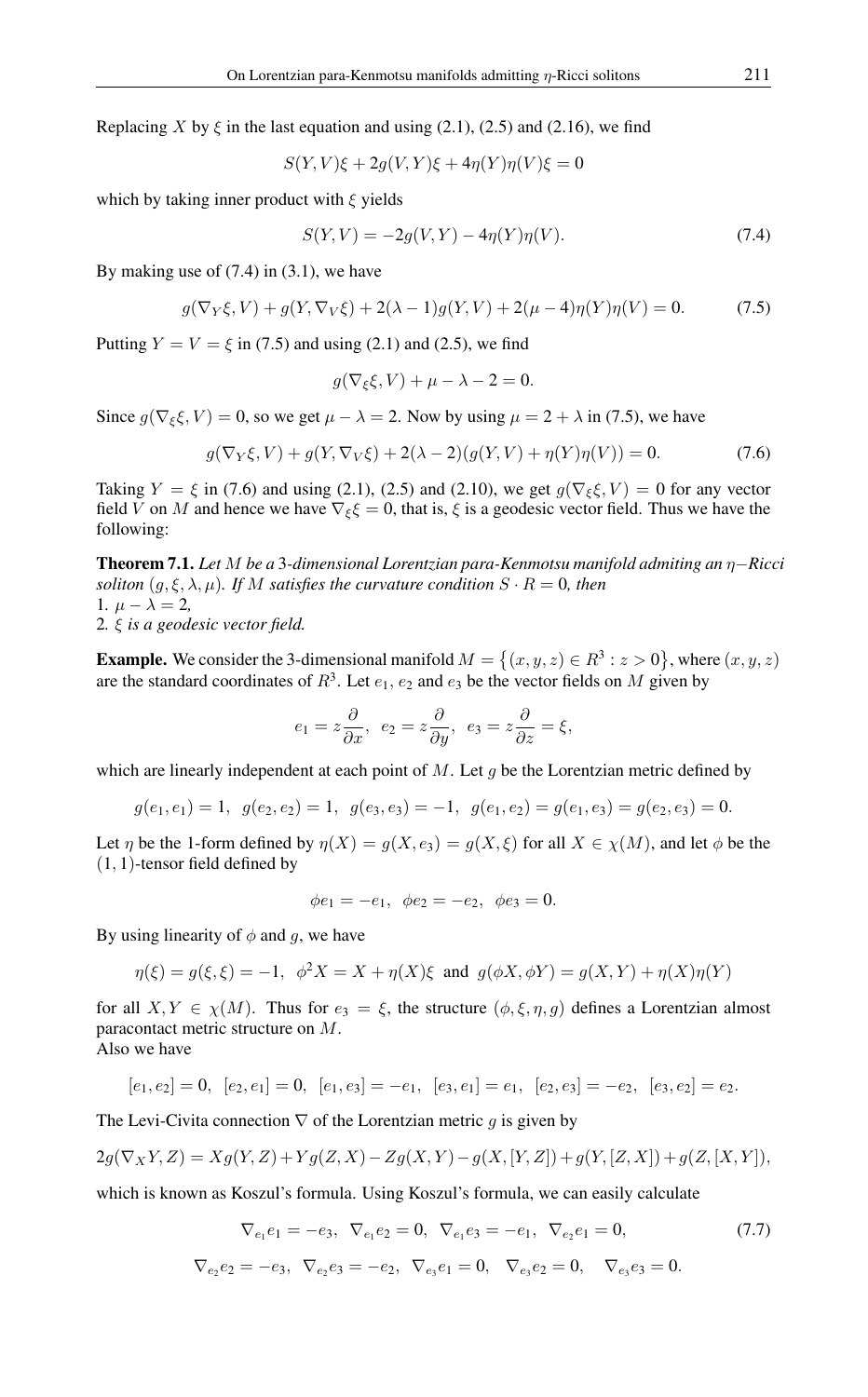Also, one can easily verify that

$$
\nabla_X \xi = -X - \eta(X)\xi \quad \text{and} \quad (\nabla_X \phi)Y = -g(\phi X, Y)\xi - \eta(Y)\phi X.
$$

Therefore, the manifold is a Lorentzian para-Kenmotsu manifold. It is known that

$$
R(X,Y)Z = \nabla_X \nabla_Y Z - \nabla_Y \nabla_X Z - \nabla_{[X,Y]} Z.
$$
\n(7.8)

With the help of the above results we find the components of the Ricci tensor as follows:

$$
R(e_1, e_2)e_1 = -e_2, \quad R(e_1, e_3)e_1 = -e_3, \quad R(e_2, e_3)e_1 = 0,
$$
\n
$$
R(e_1, e_2)e_2 = e_1, \quad R(e_1, e_3)e_2 = 0, \quad R(e_2, e_3)e_2 = -e_3,
$$
\n
$$
R(e_1, e_2)e_3 = 0, \quad R(e_1, e_3)e_3 = -e_1, \quad R(e_2, e_3)e_3 = -e_2
$$
\n(7.9)

from which it is clear that

$$
R(X,Y)Z = g(Y,Z)X - g(X,Z)Y.
$$

Thus the manifold  $(M, \phi, \xi, \eta, g)$  is a Lorentzian para-Kenmotsu manifold of constant curvature 1 and hence is locally isometric to the unit sphere  $S^3(1)$ . From (7.9), we calculate the Ricci tensors as follows:

$$
S(e_1, e_1) = S(e_2, e_2) = 2, \quad S(e_3, e_3) = -2.
$$
\n(7.10)

Therefore,  $r = \sum_{i=1}^{3} \epsilon_i S(e_i, e_i) = 6$ , where  $\epsilon_i = g(e_i, e_i)$ . Now from (3.3) and (7.10), we obtain  $\lambda = -1$  and  $\mu = 1$ . Therefore the data  $(g, \xi, \lambda, \mu)$  for  $\lambda = -1$  and  $\mu = 1$  defines an  $\eta$ -Ricci soliton on  $(M, \phi, \xi, \eta, q)$ .

#### <span id="page-7-0"></span>References

- [1] A. Gray, Einstein-like manifolds which are not Einstein, *Geom. Dedicata*, 7 (1978), 259-280.
- [2] A. Haseeb and R. Prasad, Certain results on Lorentzian para-Kenmotsu manifolds, *Bol. Soc. Paran. Mat.*, 39 (2021), 201-220.
- [3] A. Haseeb and R. Prasad,  $\eta$ -Ricci solitons on  $\epsilon LP$ –Sasakian manifolds with a quarter-symmetric metric connection, *Honam Math. J.*, 41 (2019), 539-558.
- [4] R. Prasad, A. Haseeb and U. K. Gautam, On  $\check{\phi}$ -semisymmetric LP-Kenmotsu manifolds with a OSNMconnection admitting Ricci solitons, *Kragujevac Journal of Math.*, 45 (2021), 815-827.
- [5] A. Haseeb and U. C. De, η−Ricci solitons in -Kenmotsu manifolds, *J. Geom.*, 110 (34) (2019), 12 pages.
- [6] A. Singh and S. Kishor, Some types of η-Ricci solitons on Lorentzian para-Sasakian manifolds, *Facta Universitatis (NIS)*, 33 (2018), 217-230.
- [7] A. M. Blaga, η-Ricci solitons in Lorentzian para-Sasakian manifolds, *Filomat*, 30 (2016), 489-496.
- [8] A. M. Blaga, η-Ricci solitons on para-Kenmotsu manifolds, *Balkan Journal of Geometry and Its Applications*, 20 (2015), 1-13.
- [9] C. Calin and M. Crasmareanu, From the Eisenhart problem to Ricci solitons in f−Kenmotsu manifolds, *Bull. Malays. Math. Soc.*, 33 (2010), 361-368.
- [10] J. T. Cho and M. Kimura, Ricci solitons and real hypersurfaces in a complex space form, *Tohoku Math. J.*, 61 (2009), 205-212.
- [11] K. De and U. C. De, η-Ricci soliton on Kenmotsu 3-manifolds, *Annalele Univ. de Vest Timisora Seria Matematica-Informatica*, LVI (2018), 51-63.
- [12] M. Ali, and Z. Ahsan, Ricci solitons and the symmetries of the spacetime manifold of general relativity, *Global J. Advanced Research on Classical and Modern Geometries*, 1 (2012), 75-84.
- [13] M. Turan, U. C. De and A. Yildiz, Ricci solitons and gradient Ricci solitons in three-dimensional trans-Sasakian manifolds, *Filomat*, 26:2 (2012), 363-370.
- [14] R. S. Hamilton, Three-manifolds with positive Ricci curvature, *J. Diff. Geom.*, 17 (1982), 255-306.
- [15] U. C. De, Ricci soliton and gradient Ricci soliton on P-Sasakian manifolds, *The Aligarh Bull. of Maths.*, 29 (2010), 29-34.